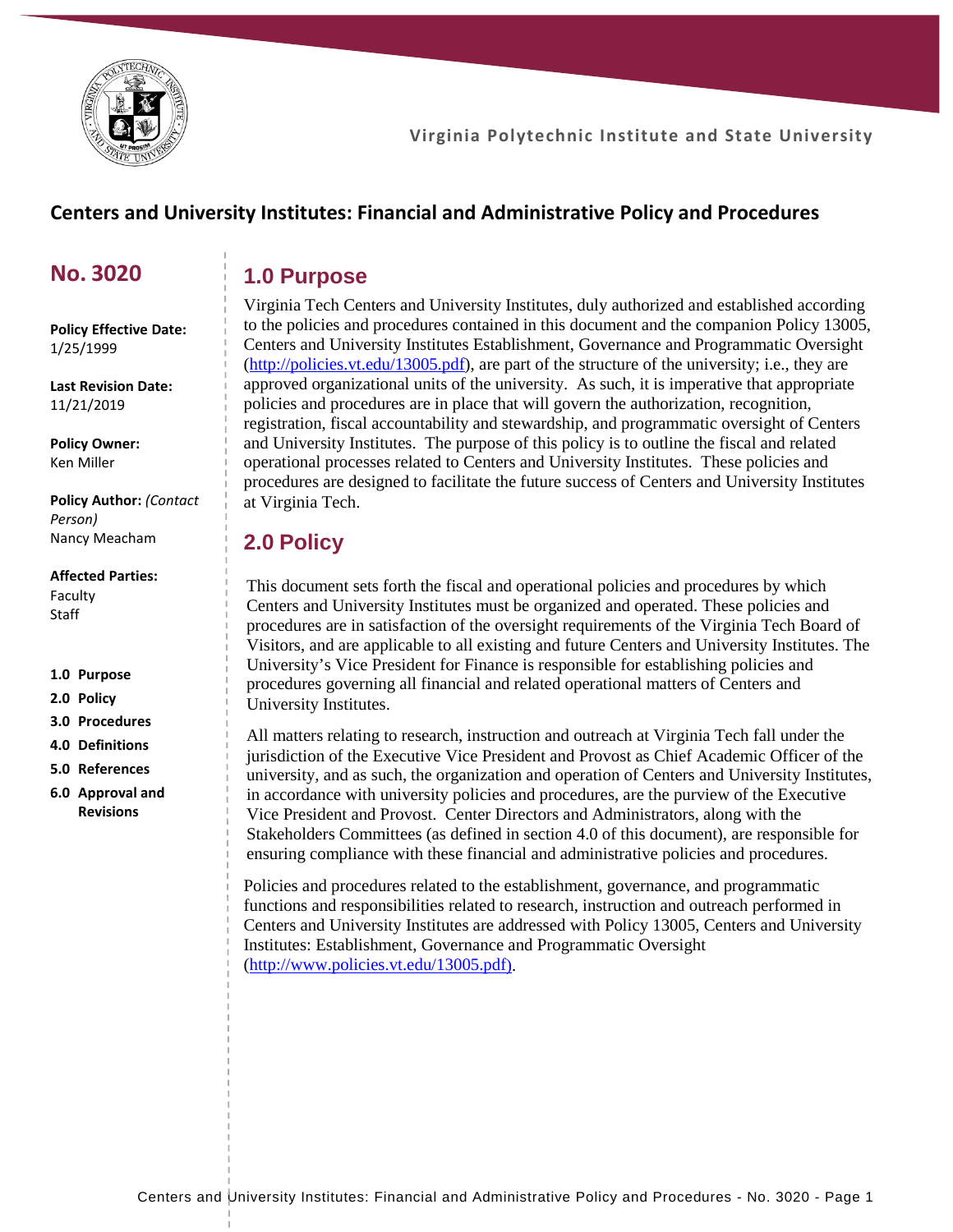

# **3.0 Procedures**

### **3.1 Establishment**

Inasmuch as a new Center or University Institute within the university creates additional demands for resources, oversight, reporting and review, and represents a major commitment of duties for one or more faculty members, there shall be compelling, strategic reasons to establish a Center or University Institute.

Procedures for the establishment of new Centers or University Institutes are detailed in Policy 13005, Centers and University Institutes: Establishment, Governance and Programmatic Oversight [\(http://www.policies.vt.edu/13005.pdf\)](http://www.policies.vt.edu/13005.pdf), sections 3.1.1 and 3.1.2. In summary, these procedures require a two-step authorization and approval process which involves the Office of the Executive Vice President and Provost, the Office of the Vice President for Finance, and the applicable senior manager (dean or vice president). Please refer to Policy 13005, Section 3.1 for additional guidance related to the Establishment of Centers or University Institutes

### **3.2 Governance**

The request to establish a Center or University Institute shall detail the governance of these entities as required in Section 3.1 of this policy (Establishment). Please refer to Policy 13005, Centers and University Institutes: Establishment, Governance and Programmatic Oversight [\(http://www.policies.vt.edu/13005.pdf\)](http://www.policies.vt.edu/13005.pdf), Section 3.2 for additional guidance related to the Governance of Centers or University Institutes.

### **3.2.1 Stakeholders Committee**

The Stakeholders Committee, or (in the case of a smaller, single department center) the Department Head, will be responsible for governance of the Center or University Institute, will review the financial and administrative functions of the Center or University Institute, and will receive annual reports from the Director as well as internal audit reports of the Center or University Institute. These fiscal oversight responsibilities of the Stakeholders Committee will be at the strategic level, whereas the Administrator will be responsible for fiscal oversight and accountability at the operational level.

The Stakeholders Committee shall be comprised as follows:

- For a Center or University Institute, the Stakeholders Committee is comprised of (1) the Administrator, (2) the University's Vice President for Finance, (3) Academic Deans of the colleges involved in the entity, and (4) additional members as appropriate (e.g., vice presidents and department heads), particularly if their units provide sustaining financial and/or programmatic support to the entity.
- For a College Center, the Stakeholders Committee is comprised of (1) the Administrator, (2) the fiscal officer from the Administrator's college, (3) the Academic Department Heads involved in the entity, and (4) additional members as appropriate (e.g., deans of other participating colleges), particularly if their units provide sustaining financial and/or programmatic support to the entity.
- For a Department Center, there will not normally be a Stakeholders Committee unless there is substantial interdisciplinary work involving one or more other departments. In the case of substantial interdepartmental activity, the Stakeholders Committee is comprised of (1) the Administrator, (2) other involved Academic Department Heads, (3) fiscal officer of the department head in which the Center resides, and (4)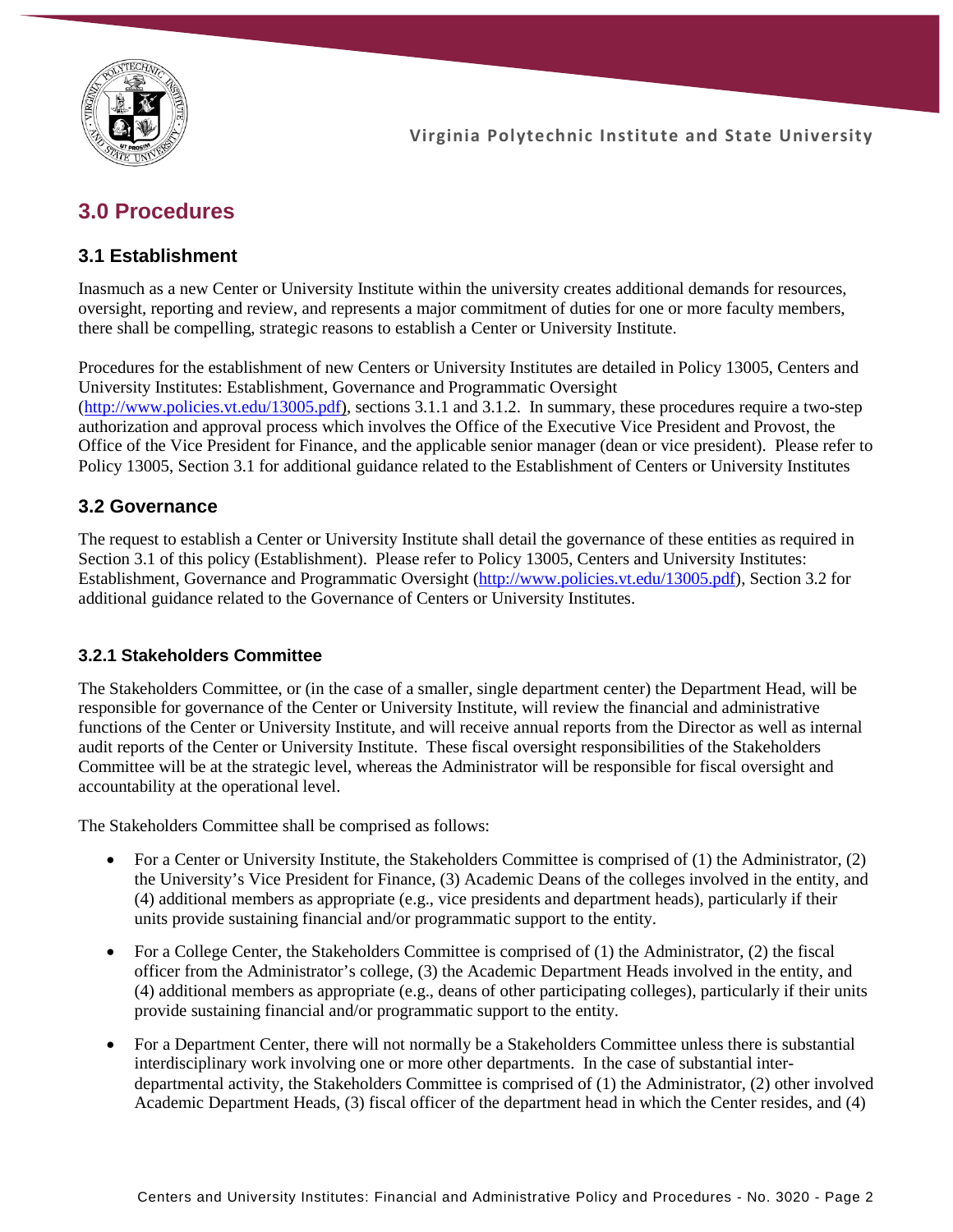

additional members as appropriate, particularly if their units provide sustaining financial and/or programmatic support to the entity.

• For an Institute Center, the financial and administrative functions of the center are managed by the University Institute, and therefore the Stakeholders Committee of the Institute has purview over the financial and administrative operations of the Institute Center. The Institute Center may establish Advisory Committees to provide input regarding programmatic activities and progress.

The Director is an ex-officio member of all Stakeholders Committees but can be excluded from meetings, or portions of meetings, where matters of that individual's performance and continued service are discussed.

The Chair of the Stakeholders Committee shall be elected by members of that Committee or appointed by mutual agreement except that the Chair shall not be the Administrator to whom the Director reports, unless an exception is otherwise approved by the Executive Vice President and Provost. A statement approving the exception authorized by the Provost shall be included as an appendix in the Center or University Institute's Charter.

Stakeholders meetings should be held at least once per semester. Designees shall be permitted to serve as proxies at meetings of the Stakeholders Committee. All members of the Stakeholders Committee should receive a copy of the annual report submitted to the Controller as outlined in section 3.3.5 (Annual Report), and periodic internal audit reports as outlined in section 3.3.6 (Periodic Audit) of this policy.

### **3.2.2 The Administrator**

For matters related to fiscal and administrative operations of the Center or University Institute, the Director shall report *solely* to the Administrator. The Director may report to someone other than the Administrator for purposes of scholarly and programmatic activities.

The authority to appoint and dismiss the Director ultimately resides with the Administrator to whom the Center or University Institute reports. The Administrator will seek the advice of the Stakeholders Committee in matters related to the appointment or dismissal of the Director.

The Administrator has responsibility for fiscal oversight and accountability at the operational level. The Center or University Institute's financial records shall be within the Banner hierarchy of the Administrator.

- For a University Center or University Institute, the Administrator shall be the Executive Vice President and Provost, or an individual directly reporting to the Executive Vice President and Provost, unless an exception is otherwise approved by the Executive Vice President and Provost. A statement approving the exception authorized by the Provost shall be included as an appendix in the entity's Charter.
- For a College Center, the Administrator shall be the College Dean.
- For a Department Center, the Administrator is the Department Head.
- For a University Institute Center the Administrator shall be the University Institute Director.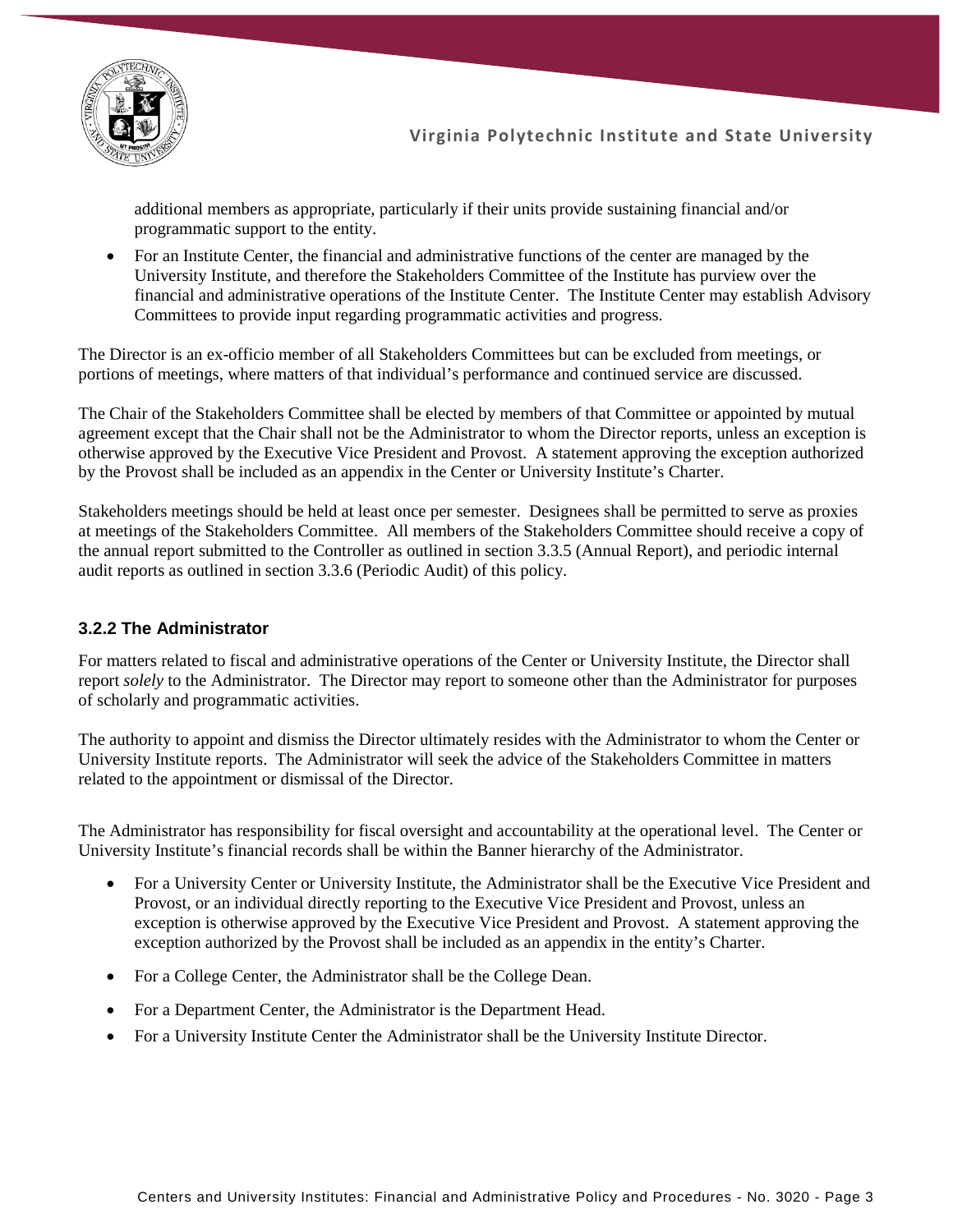

A Vice President or a Dean may designate the conduct of certain duties of the Administrator role to an appropriate Associate Vice President or Associate Dean. However, the Vice President or Dean still has ultimate authority and responsibility for the financial and administrative affairs of the Center or University Institute.

#### **3.2.3 The Director**

The Director is the individual who has been delegated authority for fiscal, administrative and programmatic/scholarly functions of the Center or University Institute.

The Director shall have the responsibility to recruit, hire, evaluate and dismiss faculty and staff consistent with university policy and procedures, and contingent on Board of Visitors approval.

Section 3.4 of Policy 13005, Centers and University Institutes: Establishment, Governance and Programmatic Oversight [\(http://www.policies.vt.edu/13005.pdf\)](http://www.policies.vt.edu/13005.pdf) outlines the administrative oversight and annual performance evaluation of Center or University Institute Directors.

#### **3.2.4 Faculty Reporting Relationships**

All faculty (with the exception of research faculty and administrative/professional faculty) associated with a Center or University Institute shall hold and retain an appointment to an academic department. As such, the Department Head and College Dean shall be involved in the approval and review of instruction, research and outreach activities for these faculty.

The Director should be consulted regarding the annual evaluation and promotion and tenure evaluations of faculty members spending a substantial amount of time associated with activities of the Center or University Institute.

#### **3.3 Financial and Administrative Procedures and Responsibilities**

Each established unit within the university is responsible for administrative oversight and fiscal control of the university accounts assigned to it. Center or University Institute activities, depending on the scope and nature of such activities, have primary accounting at the department, college, institute, or university-level. Center or University Institute directors are primarily responsible for establishing business practices and internal controls within their organization to ensure compliance with university policies and procedures and ensure fiscal accountability and the proper stewardship of university resources. This responsibility includes compliance with Policy 3100, Fiscal Responsibility [\(http://policies.vt.edu/3100.pdf\)](http://policies.vt.edu/3100.pdf), which requires managers to perform monthly reviews of all financial transactions of the funds (accounts) assigned to them. Additionally, administrative and fiscal oversight and control of Center or University Institute activities are the responsibility of the Administrator and their organizational units to which the accounting funds are assigned. Resources

#### **3.3.1 Resources**

As indicated in section 3.1 of this policy, the proposal to establish a Center or University Institute shall detail funding by source and amount and the purposes for such funding. A realistic forecast of sponsored funding likely to accrue to the Center or University Institute should be included. The proposal shall detail the space and facilities to be used by the organization; as necessary, approvals by Deans and Department Heads should specify such arrangements. The distribution of returned indirect costs, consistent with university policy, shall also be included.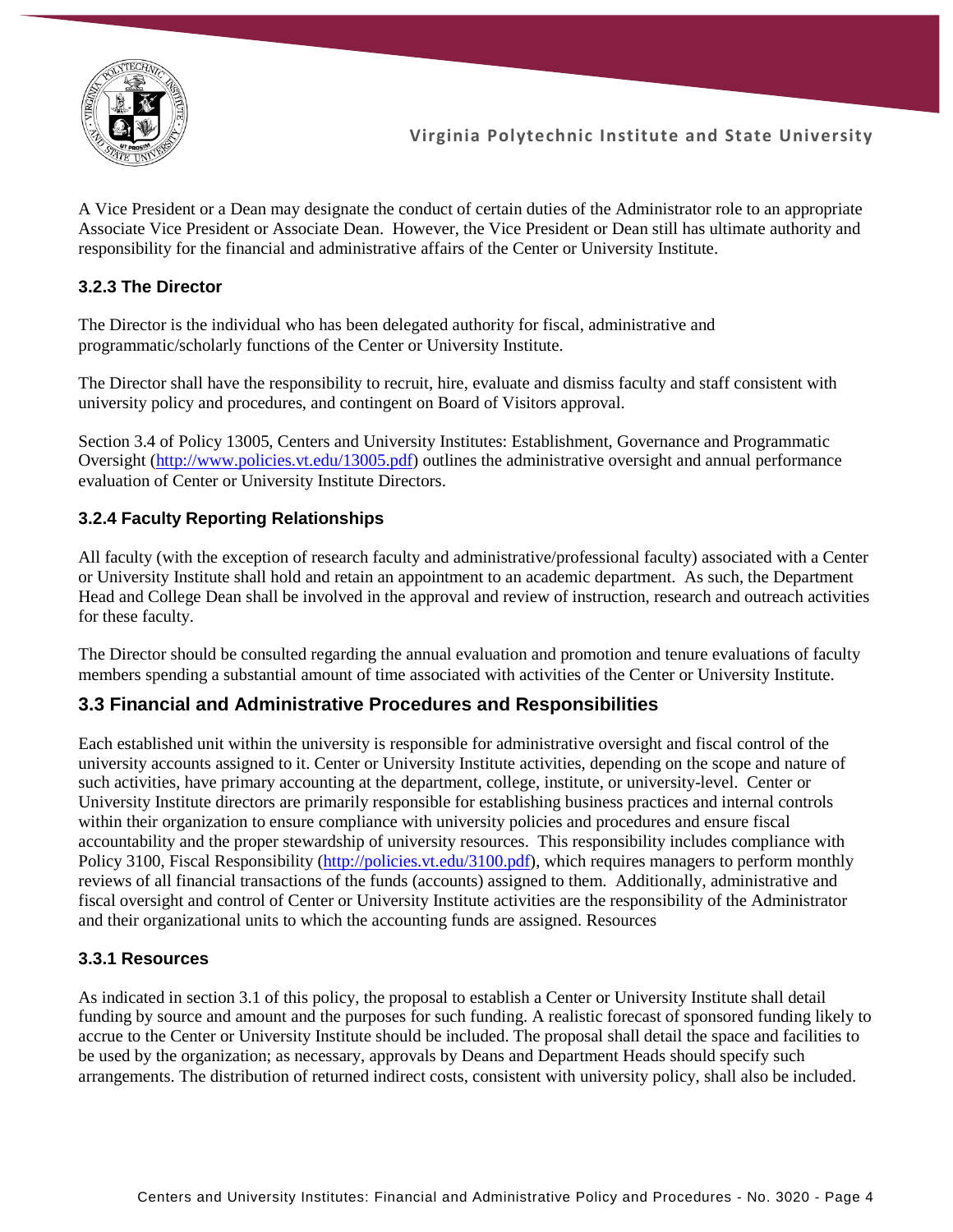

Industrial Affiliates funds and other private support to the entity shall be deposited in university or Foundation accounts consistent with university policy and procedures (c.f., Policy 3630, Definition and Deposit of Private Funds, [http://policies.vt.edu/3630.pdf\)](http://policies.vt.edu/3630.pdf). If specific deliverables are involved, Foundation accounts are not appropriate instruments for such transactions. The University Controller will make final determination of whether funds should be deposited in university accounts rather than Foundation accounts.

### **3.3.2 Accounting Organization Codes**

Each Center or University Institute will be separately identified and assigned a unique organization code within the university's accounting system. The assignment of the organization code will reflect the reporting hierarchy appropriate for the Center or University Institute. The Director, in conjunction with the Administrator and the University Controller, is responsible for setting up the appropriate accounting organization structure within the university's accounting system. All administrative financial transactions shall be processed in accordance with established university policies and procedures.

### **3.3.3 Signature Authority**

The Center or University Institute Director, in conjunction with the Administrator, Vice President for Human Resources, and the University Controller, is responsible for setting up the appropriate signature authority for both personnel and accounting transactions of the Center or University Institute, and for keeping authorization up to date as personnel and responsibilities change. Signature authority approval lies with the Administrator and may be delegated as appropriate within university rules and regulations.

### **3.3.4 Monitoring and Oversight by the Administrator**

It is the responsibility of the Administrator to perform monitoring and oversight review activities to assure that all administrative and financial activities of all Centers and University Institutes within their purview are in compliance with all applicable policies and standards. These monitoring and oversight processes should be performed at least annually and more frequently if deemed necessary by the Administrator. For Centers embedded within departments or within University Institutes that rely on the fiscal staff of these entities to process, review, and reconcile their fiscal transactions, no additional procedures by the Administrator will be needed since the Administrator will be the department head or University Institute Director. However, for all other Centers or University Institutes which have their own fiscal staff, the Administrator must perform the additional monitoring and oversight processes. The Controller's Office does not prescribe how these monitoring and oversight activities are performed; however, procedures must be in place such that the Administrator can determine if the Director of the Center or University Institute has developed and implemented procedures to comply with university policies and procedures. These activities could include discussions with the Director and their fiscal staff and a review of any or all of the following:

- Summary reports and trend analysis for revenues and expenses
- Monthly certifications and reconciliations
- Detail transactions
- Internal Audit or Auditor of Public Accounts audit reports and corrective action plans
- The annual certification of the Financial and Business Practices Survey, etc.
- The annual report required in section 3.3.5 below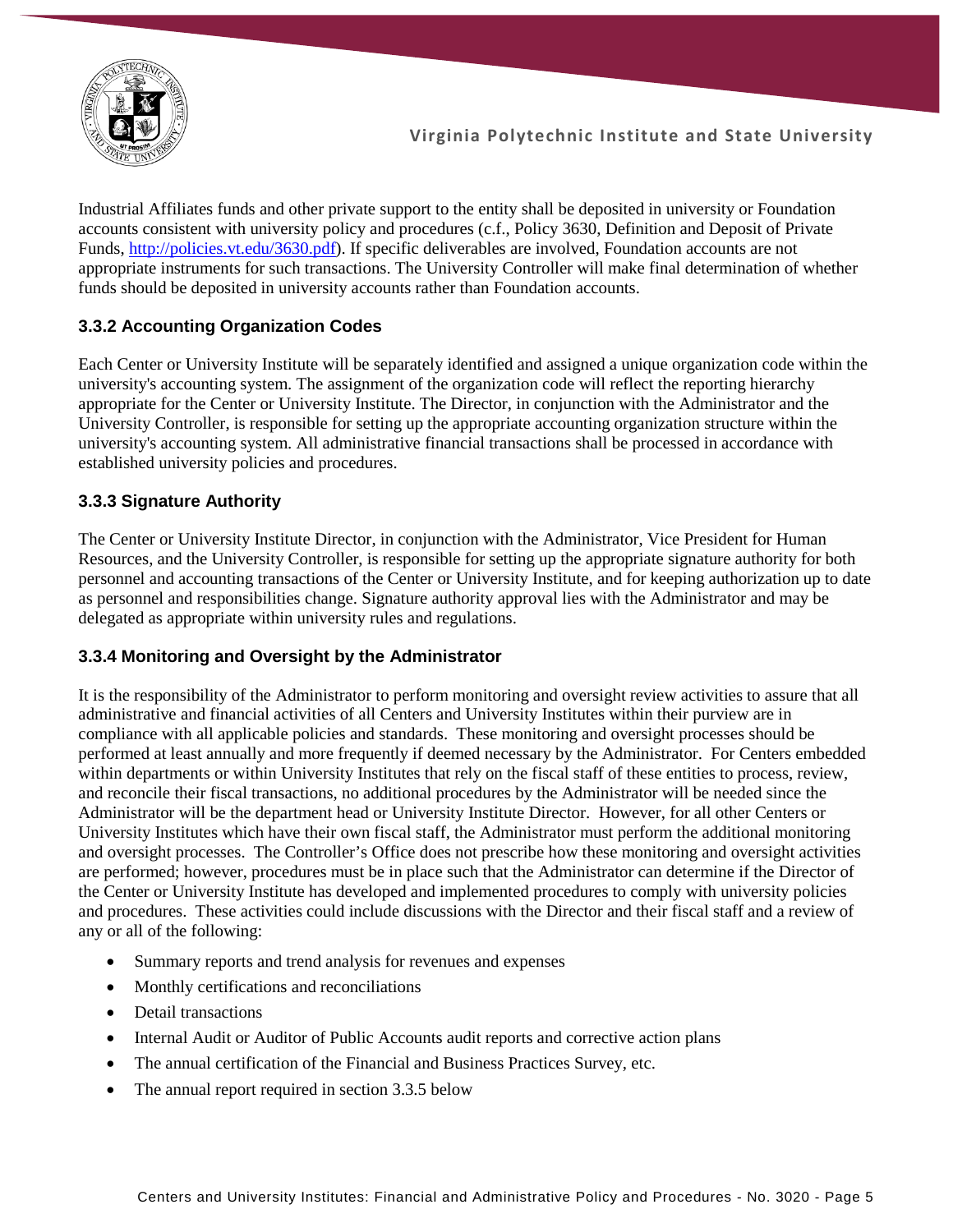

Documentation of these reviews must be retained for audit purposes. The Administrator may delegate all or a portion of this monitoring process to others, but the Administrator is responsible for the adequate performance of this review. If circumstances warrant, the Administrator may request management consulting for administrative and financial operations, or suspend the authority of the Director to authorize financial commitments or expenditures.

### **3.3.5 Annual Report**

The Directors of all Centers and University Institutes shall provide an annual report of the income and expenditures, including Virginia Tech Foundation accounts, associated with the unit in a uniform format to be developed by the University Controller's office. The report should also highlight the activities of the organization: personnel, projects, sponsored awards, recognition, annual budget summary, planned activities for the coming year and proposed budget for the coming year. All reports shall be submitted to the Controller's Office and shared with the Stakeholders Committee within three months after the close of the university's fiscal year.

### **3.3.6 Periodic Audit**

Audits of Centers and University Institutes will be scheduled by university Internal Audit according to the level of risk associated with the operations of the organization. The audit report will be distributed to the Center or University Institute Director, the Stakeholders Committee, the Administrator and appropriate Vice President or Dean, as well as the President, the Vice President for Finance, Executive Vice President and Provost, and Audit Committee of the Board of Visitors.

### **3.4 Programmatic Oversight**

For all Centers and University Institutes, programmatic issues (as distinct from fiscal and administrative matters) will be addressed on an ongoing basis by the Director, Principal Investigators, the Administrator and, where relevant, the Stakeholders Committee and, ultimately, the Executive Vice President and Provost or that individual's designee. Advisory Boards can be formed to provide further input regarding programmatic activities and progress. Additionally, Centers and University Institutes remain subject to the Review and Evaluation procedure contained within Policy 13005, Centers and University Institutes: Establishment, Governance and Programmatic Oversight [\(http://policies.vt.edu/13005.pdf\)](http://policies.vt.edu/13005.pdf) Section 3.5.

## **4.0 Definitions**

A CENTER is a group of faculty and their associates, formally recognized by the university, joined together to pursue research, instruction, and/or outreach goals that require the competence and capabilities of more than one faculty member. Goals to be accomplished by establishing a Center could include: (1) facilitating research collaborations seeking external research funding; (2) disseminating research results through conferences, meetings, and other activities; (3) strengthening graduate and/or undergraduate education by providing students with specialized learning opportunities; (4) providing services and facilities that enable research by other university entities; and (5) providing outreach programs related to the unit's technical areas of expertise.

Centers may be categorized along two dimensions: (1) primary scholarly objective; and (2) administrative home. The primary scholarly objectives can be either instruction, research, or outreach. The administrative home may be in a department, a college, a University Institute (defined below), or housed in a senior administrative office (e.g., Vice President for Outreach, Executive Vice President and Provost, etc.).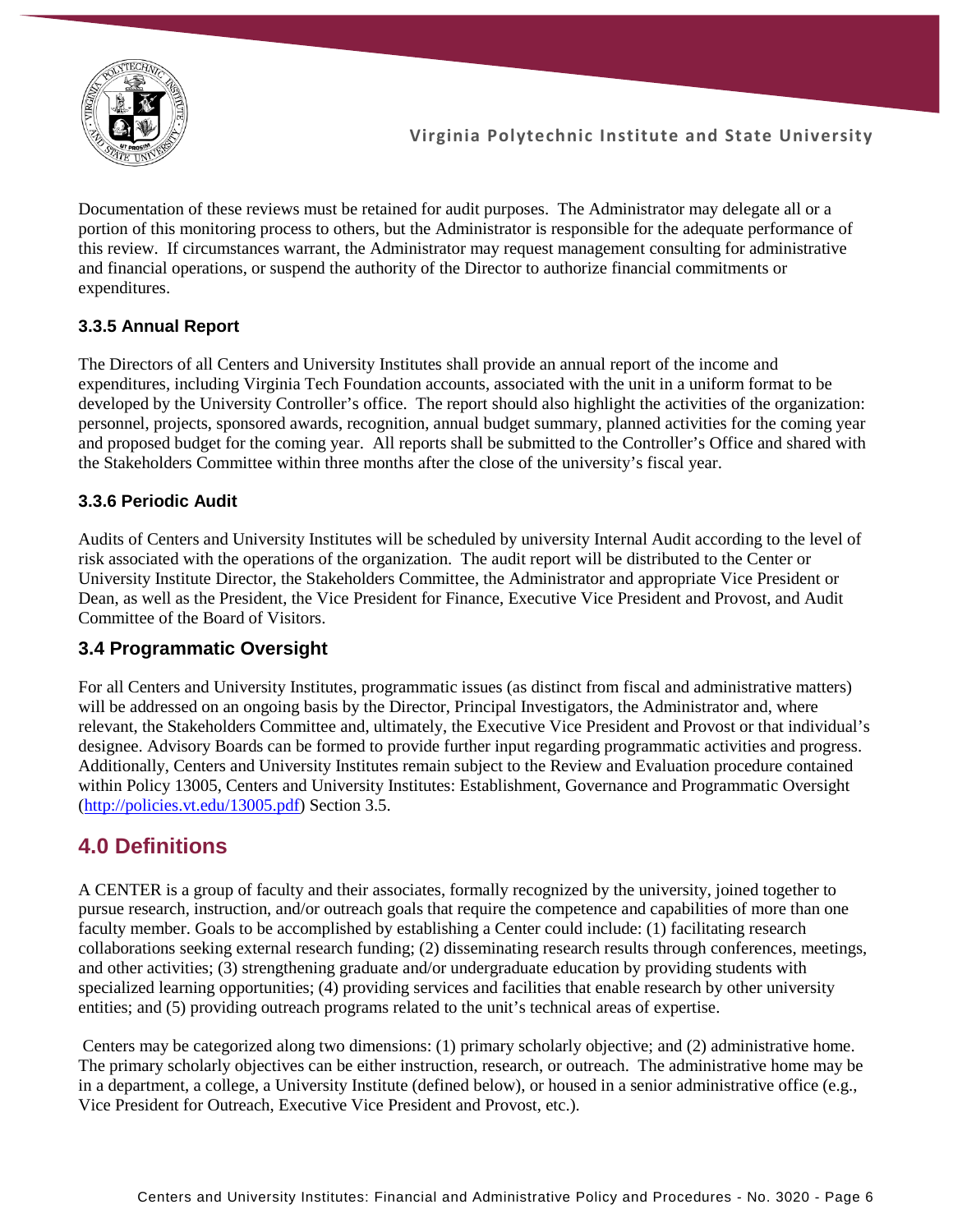

Centers may have advisory boards, committees, and review boards as determined by the Stakeholders Committees (defined below).

- A UNIVERSITY CENTER has objectives which require the substantial input of two or more disciplines and involvement across a broad spectrum of the university. As a defining element, University Centers are typically funded by appropriations, grants or contracts, for which administrative and fiscal control is assigned to the Executive Vice President and Provost's or Vice President's office, rather than to a College or Department.
- A COLLEGE CENTER has objectives which require the substantial input of two or more disciplines contained within a single college, or two or more colleges. As a defining element, College Centers are typically funded by appropriations, grants or contracts, for which administrative and fiscal control is assigned to a Dean's office, rather than to a Department.
- A DEPARTMENTAL CENTER has objectives which require the competence and capabilities of more than one faculty member, but primarily within the province of a single department or cooperating departments.
- An INSTITUTE CENTER receives funding and other support from the University Institute (defined below) to which it reports. Its administrative activities are rolled under those of the Institute, and it shares the same Stakeholders Committee which has purview for all Institute Centers.

A UNIVERSITY INSTITUTE furthers a major strategic objective of the university and receives a substantial annual investment of university funds for the conduct of its mission. Otherwise, a University Institute has many of the same goals as previously defined for a Center. The Administrative Home for a University Institute would be with either the Executive Vice President and Provost or an appropriate Vice President based upon the Primary Scholarly Objective of the University Institute. It must have a Stakeholders Committee like a Center and may have advisory boards, committees, and review boards as determined by the Stakeholders Committee.

The ADMINISTRATOR is the person holding the position of authority in the administrative home of the Center or University Institute (Vice President, Institute Director, Dean, or Department Head, as appropriate). The Administrator has responsibility for fiscal oversight and accountability at the operational level. The Director reports to the Administrator for all fiscal and administrative matters.

The DIRECTOR is the individual who has day-to-day authority for the fiscal, administrative, fiduciary, and programmatic/scholarly functions of a Center or University Institute.

A STAKEHOLDERS COMMITTEE is a group of representatives from academic or administrative units of the university providing substantial fiscal or programmatic support for the Center or University Institute. Members typically will include department chairs, deans, university administrators, and representatives of other university organizations that provide sustaining support to the unit, including support in the form of faculty time. The Stakeholders Committee shall have oversight of all financial, administrative, and fiduciary affairs of the Center or University Institute.

An ADVISORY COMMITTEE is a group of representatives from entities and organizations that are served by the Center or University Institute, or experts in the technical affairs of the Center or University Institute who provide guidance for its scholarly and programmatic affairs. This Committee typically consists of clients, industrial representatives, faculty and agents of organizations concerned with the technical direction and development of the